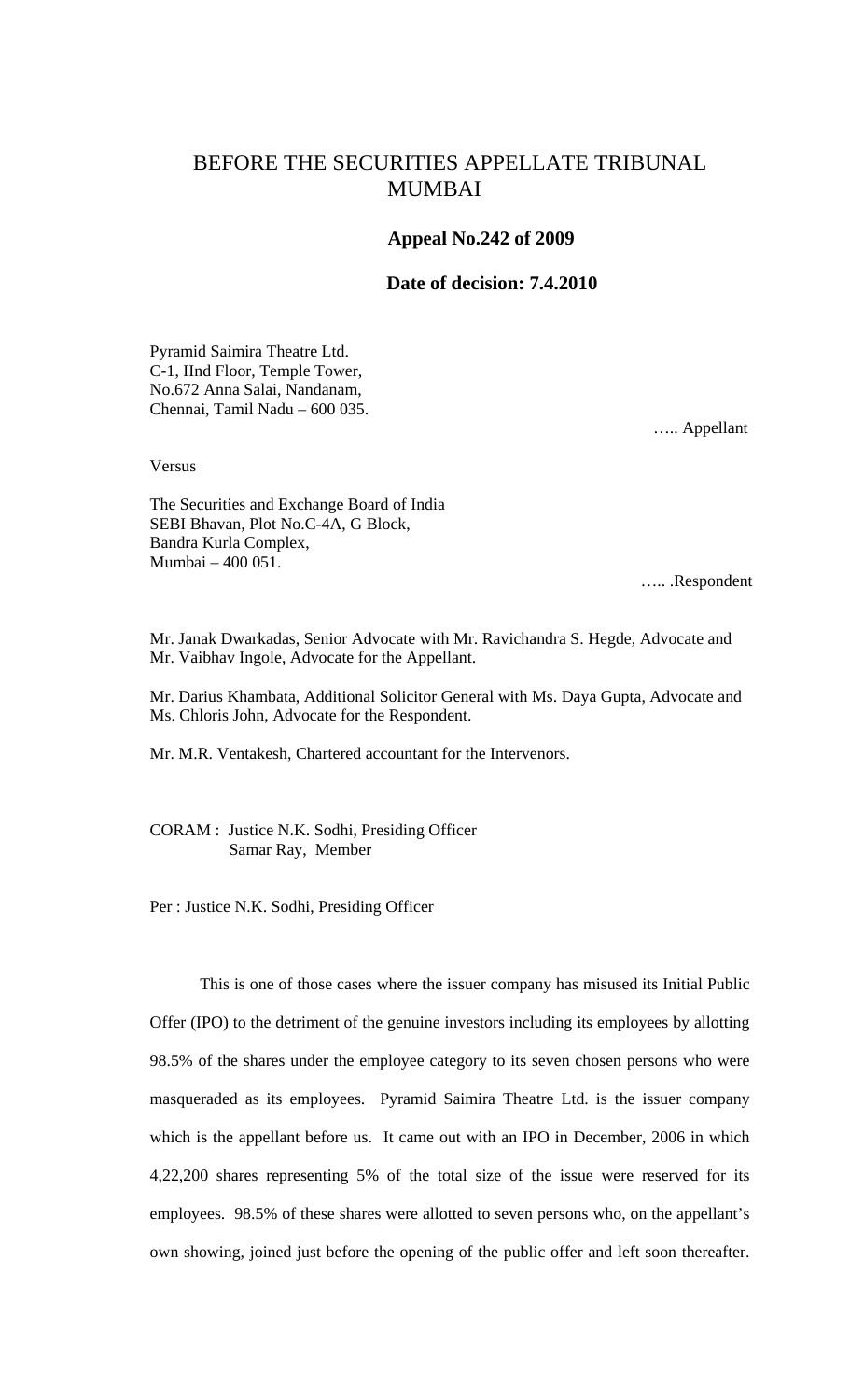| Seven Persons                   | No.of Shares |          | Duration of 'Employment' |
|---------------------------------|--------------|----------|--------------------------|
|                                 | Applied      | Allotted | (Months)                 |
| Mr. Kishore S. Jain             | 50,040       | 48,837   | $4+$                     |
| Mr. Jayantilal R. Jain          | 48,000       | 46,846   | $5+$                     |
| Mr. Shripal J. Shah             | 18,000       | 17,567   | $5+$                     |
| Mr. Rajesh Prakashchandra Jain  | 22,020       | 21,490   |                          |
| Mr. Pravin Kumar Devichand Jain | 48,000       | 46,846   | $5+$                     |
| Mr. Dheeraj Jain                | 1,20,000     | 1,17,115 | $5+$                     |
| Mr. Sanjay Jhabak               | 1,20,000     | 1,17,115 | $5+$                     |
| Total                           | 4,26,060     | 4,15,816 |                          |

The details of the allotment made to these persons including the duration of their employment is shown in the chart below:-

These allottees sold the shares within 3 days of their listing on the stock exchange(s) and made an unlawful gain of more than Rs.2.31 crores.

2. The Securities and Exchange Board of India (for short the Board) on investigations found that the allottees were not the genuine employees of the company and that the company had orchestrated the whole scheme to enable the aforesaid persons to appropriate the employees' quota of shares. It further found that the company and the seven persons connived to deprive the lay investors including the genuine employees of the company from participating in the public issue. Accordingly, a common show cause notice dated February 22, 2008 was issued to the aforesaid seven persons and the appellant company alleging violation of Regulations 3(b) and 3(c) of the Securities and Exchange Board of India (Prohibition of Fraudulent and Unfair Trade Practices Relating to Securities Market) Regulations, 2003 (hereinafter referred to as the Regulations). The noticees including the appellant were called upon to show cause why suitable directions under sections 11 and 11 B of the Securities and Exchange Board of India Act, 1992 (for short the Act) be not issued to them including directions to disgorge the profits made by them. None of the allottees (the aforesaid seven persons) has come up in appeal before us and in this case we are only concerned with the appellant company. The appellant filed its reply on August 17, 2009 denying all the allegations. In para 9 of the reply, the selection and recruitment of the seven persons was sought to be justified on the ground that it was done in the best interests of the company with a view to accomplish the key tasks at a fast pace. It was also pleaded that the employment of these persons was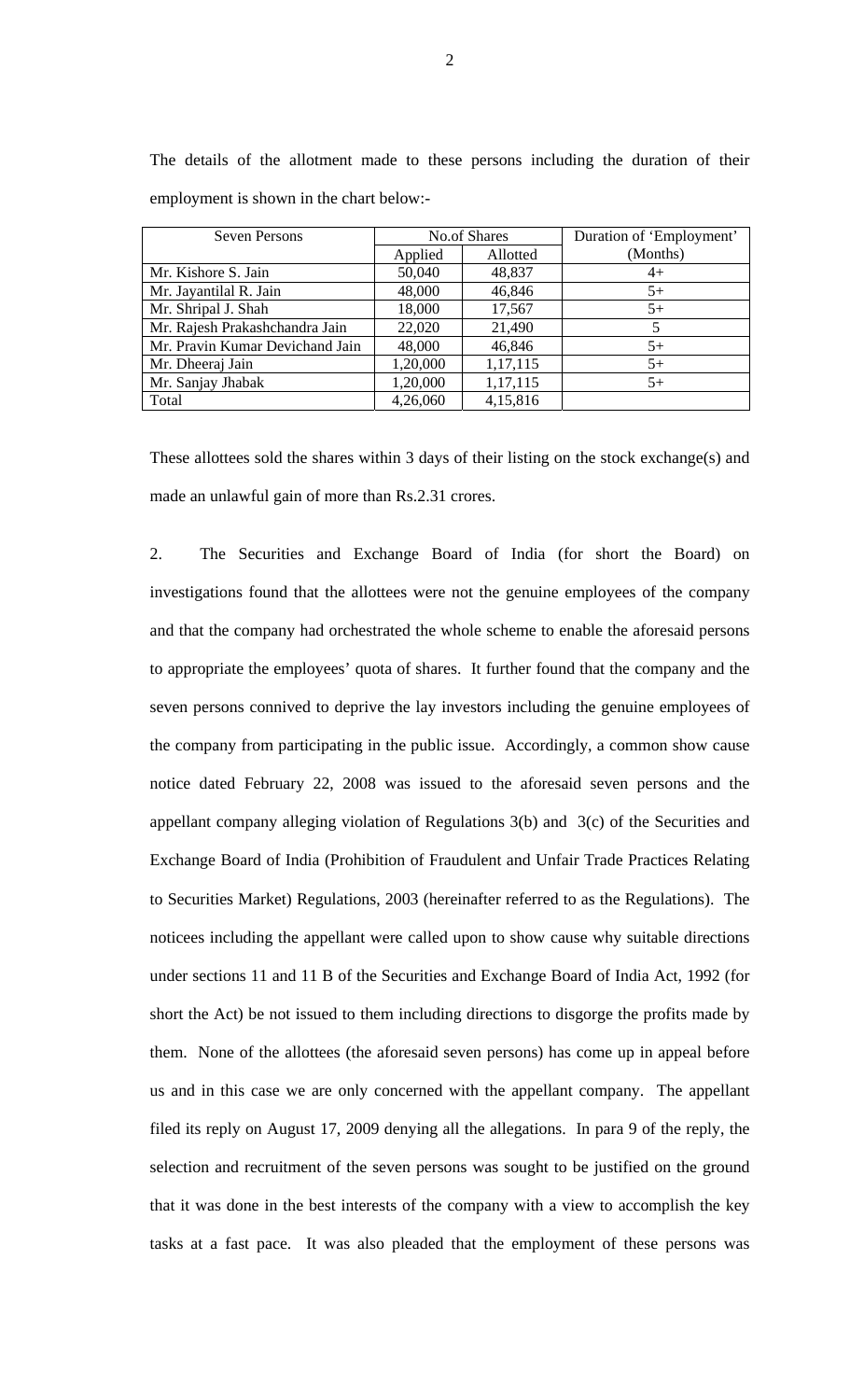necessary keeping in view the business model of the company. It is pertinent to note that at no stage of the proceedings and not even before us during the course of the hearing did the company disown itself from the fact of having employed them. On a consideration of the material collected by the whole time member during the course of the enquiry and on the basis of the records procured during the course of the investigations, he came to the conclusion that the allegations made against the appellant stood established. The whole time member found that the appellant company and the seven allottees had connived to deprive the common investors including the genuine employees of the company from allotment under the public issue. He further found that there was no credible evidence in the records of the company to show that the seven allottees were its genuine employees. Besides, there is also a finding by the whole time member that the seven allottees collectively made an unlawful gain of Rs.2.31 crores by selling the shares in the market though there is no material on the record to indicate whether the appellant company also shared the ill-gotten gains. Accordingly, by his order dated November 10, 2009 the appellant has been restrained from accessing the securities market and from dealing in securities in any manner whatsoever for a period of 7 years. It is against this order that the present appeal has been filed.

3. We have heard the learned senior counsel on both sides and they have taken us through the records of the case including the impugned order. The fact that the appellant company came out with an IPO in December, 2006 and allotted, among others, 4,15,816 shares to the aforesaid seven persons referred to in the chart above is not disputed. What is asserted by the appellant in the memorandum of appeal and also by its learned senior counsel at the time of arguments is that the seven allottees were its employees and they had been selected and recruited taking into account the best interests of the company with a view to accomplish the key tasks at a fast pace. This fact is seriously disputed by the learned senior counsel for the respondent Board.

4. The primary question that arises for our consideration is whether the allottees were the employees of the appellant company. The records placed before us clearly

3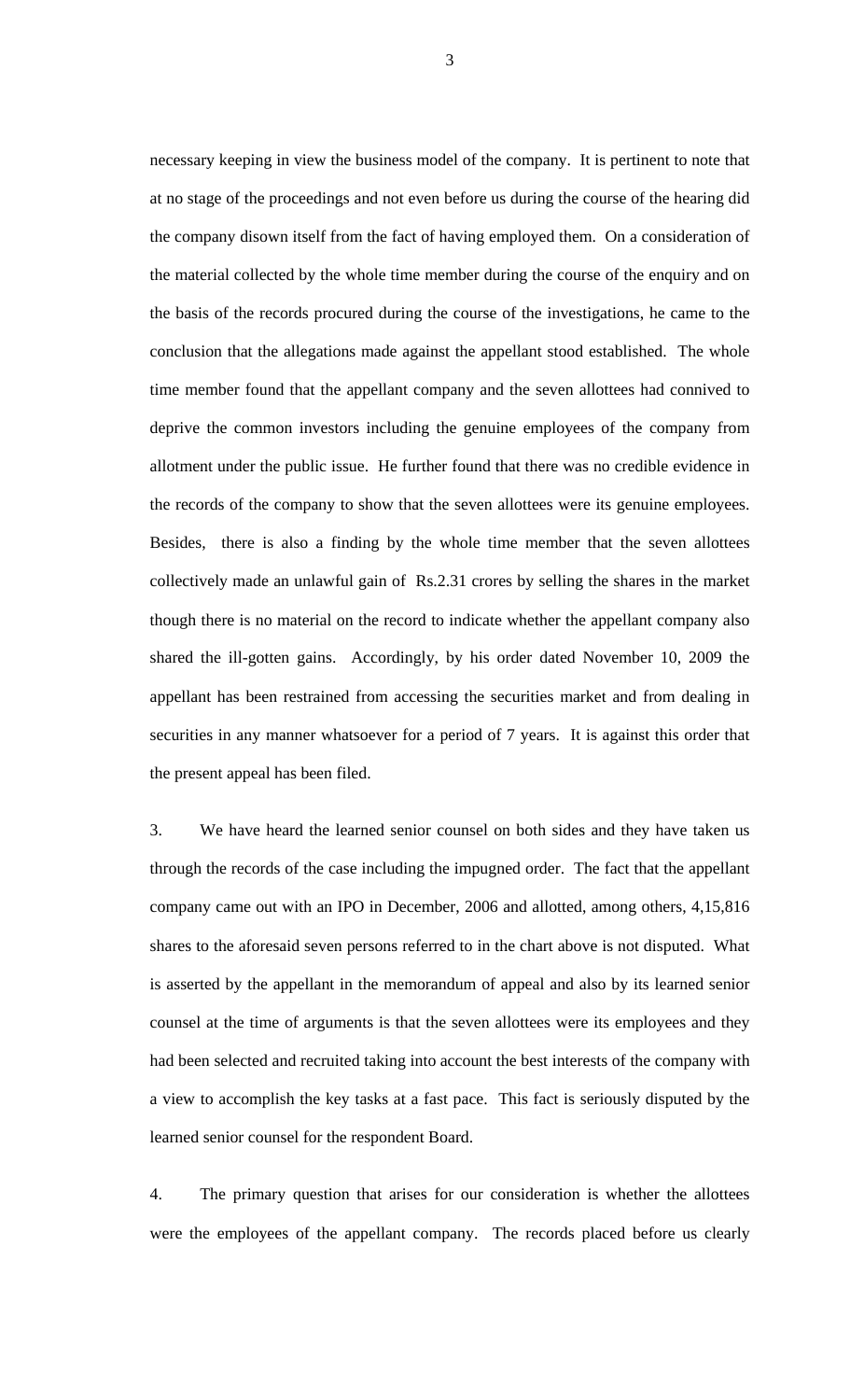answer this question in the negative. It is the appellant's own case that the seven allottees on employment had been posted in the Bangalore office of the company where a register for recording the attendance of the employees is maintained. Admittedly, the names of these seven allottees do not appear in that register. The only explanation furnished by the appellant for non appearance of their names in the register is that they had been given flexible working hours and that they were constantly travelling. This is no explanation at all and we cannot accept the same. Again, the seven allottees were singled out for payment of salary in cash when all others were paid through cheques or by bank deposits. The vouchers against which the cash payment was made to them were generated from the Chennai office when they were supposed to be working in Bangalore. There are several other discrepancies in the vouchers and the cash book as pointed out by the whole time member and we agree with him that these mitigate against their being employees of the company. The appellant has also placed on record a copy of the letter dated March 27, 2007 written by it to the Employees Provident Fund Commissioner, Chennai to enroll the seven allottees as members of the provident fund. It is amusing to note that by the time this letter was written, the so called employees had already left the service of the company as per its own showing. This apart, by the time this letter was written, the Board had started making enquiries asking for the details of the allottees. The Board by its letter of March 26, 2007 sent by fax had sought details from the appellant including details pertaining to the provident fund of the seven allottees. Obviously, the letter written on March 27 2007 was a crude patch up operation by the appellant. There is yet another reason why we cannot hold the allottees to be the employees of the appellant. When we look at their background, they were already well settled in Mumbai for a long time carrying on their established textile business. We say so because they were high net worth individuals and their bank accounts show debit and credit entries running into crores of rupees. Each one of them had several demat accounts and this would show beyond doubt that they were seasoned market players. With this background, would any one leave Mumbai and go to Bangalore to take up a traveling job for a mere paltry salary ranging from Rs.7,500/- to Rs.25,000/- per month. The answer has to be in the negative.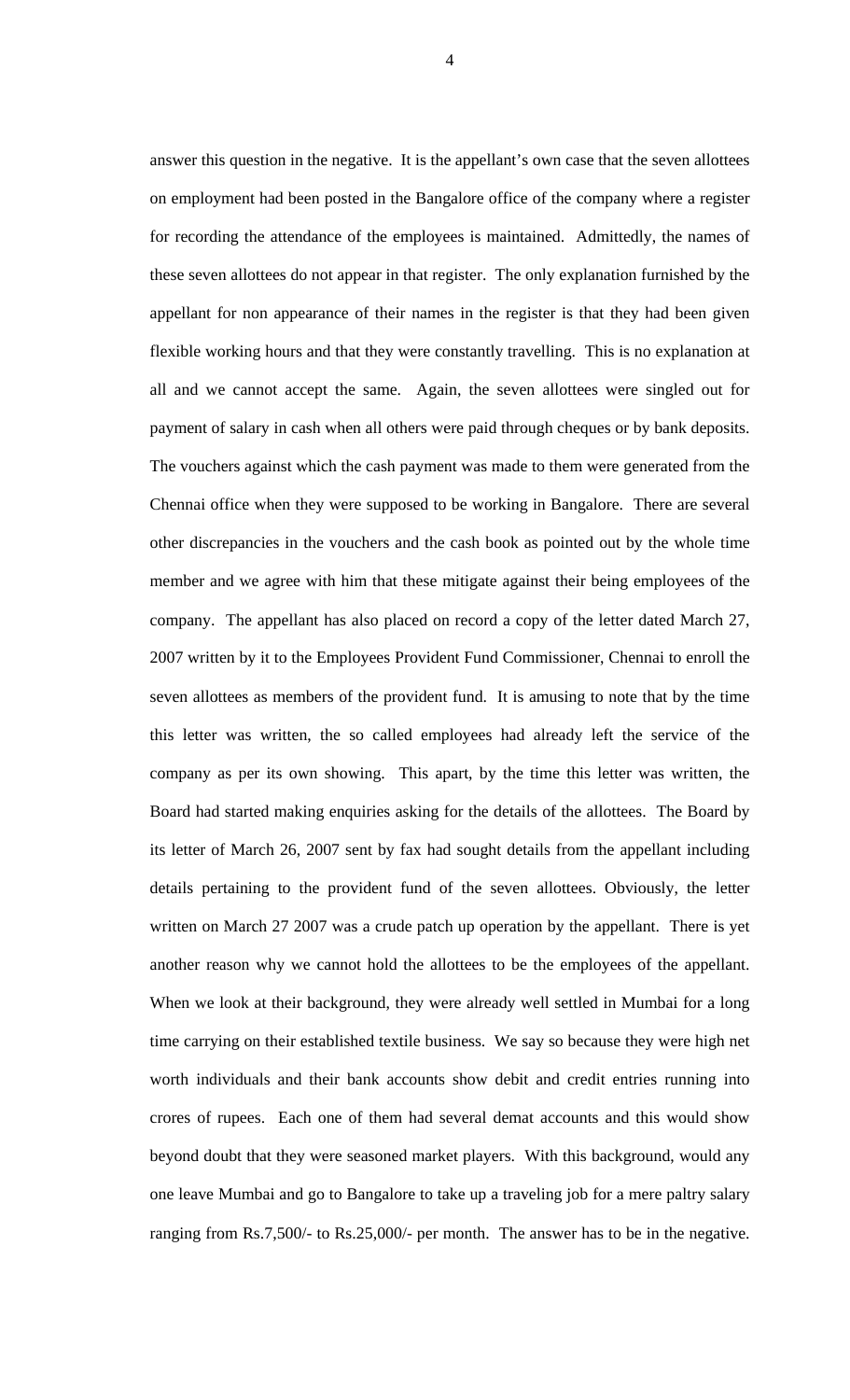Interestingly, the applications by some of them for obtaining a job indicate that they were desperate in getting one. Some of them applied for "any office job" or "any suitable job". Again, it is the appellant's own case that each one of the allottees was in the employment from July/August 2006 to December 2006/early January 2007. They all joined a few months before the IPO and left immediately after the issue closed. As per the service rules of the company, every employee is put on probation for a period of 6 months but these allottees were kept on probation for a period of 3 months only to ensure that they become eligible for allotment. It may be mentioned that only permanent employees were eligible to apply for shares in the employee category. They were all allowed to resign and go without serving one months' notice. The jobs advertised by the company and the ones for which the allottees applied were totally different in most of the cases. In this background, the whole time member was right in holding that the allottees were made to don the cloak of employees only to enable them to apply for the shares in the employee's category in the IPO. We have, therefore, no hesitation in holding that the allottees were not the employees of the appellant company and if anything, they were ghost employees. Thus, the complicity and connivance of the appellant stands established. It follows that the appellant aided and abetted the seven allottees in receiving shares under the employee quota. In the written submissions of the appellant filed after the conclusion of the hearing, it is submitted that the finding that there was no material on the record that the appellant had shared the ill-gotten gains with the seven allottees mitigates against the conclusion that the allottees were not the employees of the appellant. We are not impressed with this argument. The appellant has been found to have violated Regulation 3(b) of the Regulations. This Regulation prohibits a person from using or employing any manipulative or deceptive device or contrivance in contravention of the Act or Regulations in connection with the issue, purchase or sale of any security listed or proposed to be listed on any stock exchange. The mere fact that the appellant so brazenly contrived to allot 98.5 per cent of the shares from the employee quota to the seven allottees who were not its employees is proof enough to establish the violation of this Regulation. It is not the requirement of this Regulation that the person violating it should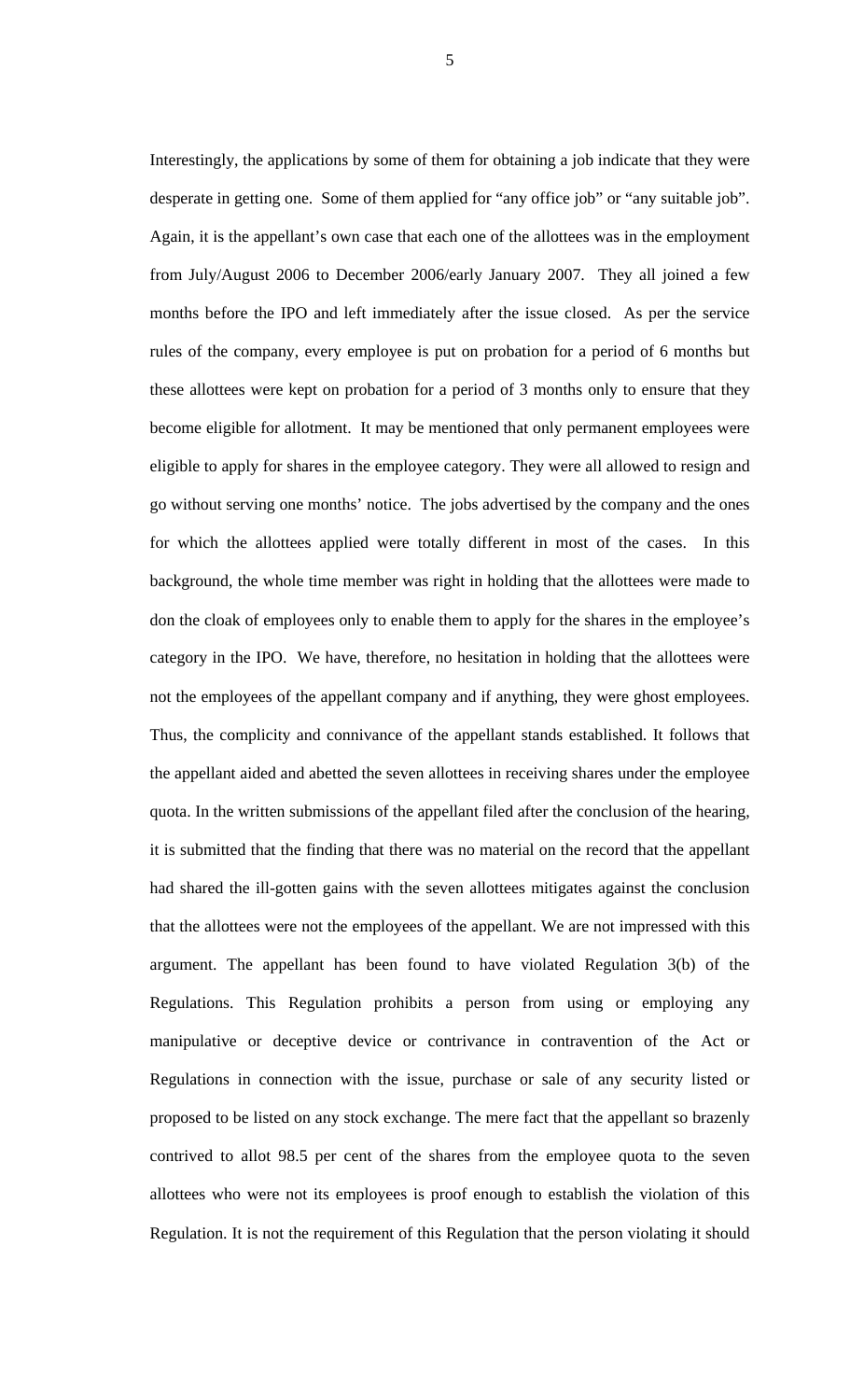also have shared the ill-gotten gains. Therefore, if the Board could not establish that the appellant had shared the spoils with the allottees does not mean that the latter were its employees.

5. Having failed to satisfy us that the allottees were the employees of the appellant company, Sh. Janak Dwarkadas, learned senior counsel then argued that the appellant is an artificial juristic person and it cannot be said to have a mind of its own and it could act only through living persons. He contends that guilty mind or a state of mind for committing fraud could be attributed to the company only if the act complained of was committed by a responsible officer of the company acting as its agent and having the ostensible authority to perform such acts so as to bind the company. In that event, argues the learned senior counsel, the state of mind of the responsible officer could be the mind of the corporate entity for which the latter could be penalized. In short, the learned senior counsel is pressing into service the theory of the "directing mind". The argument is that since the Board has failed to identify the 'directing mind" of the appellant company or the person(s) who had performed the fraudulent act of allotting shares to the nonemployees, the fraudulent action or the guilty state of mind could not be attributed to the company and the same is not liable. He relied upon a Division Bench judgment of the Bombay High Court in Esso Standard Inc. vs Uddharam Bhagwandas Japanwalla (1975) 45 Comp Cas 16 and a decision of the Supreme Court in Asstt. Commissioner vs. Velliappa Textiles Ltd. (2003) 11 SCC 405. We have considered very carefully this argument of the learned senior counsel and regret our inability to accept the same.

6. No such objection was raised by the appellant either in its reply to the show cause notice or even before the whole time member at the time of personal hearing. In any case, the theory of the directing mind is a criminal law doctrine which has been developed to attribute to a corporation which is an artificial person, a state of mind or mens rea of its employees or agents. Since a state of mind or mens rea is an essential ingredient of a crime there was a view earlier held that a corporation could never be guilty of a crime because an artificial person could not be said to have a mind of its own. It was with a

6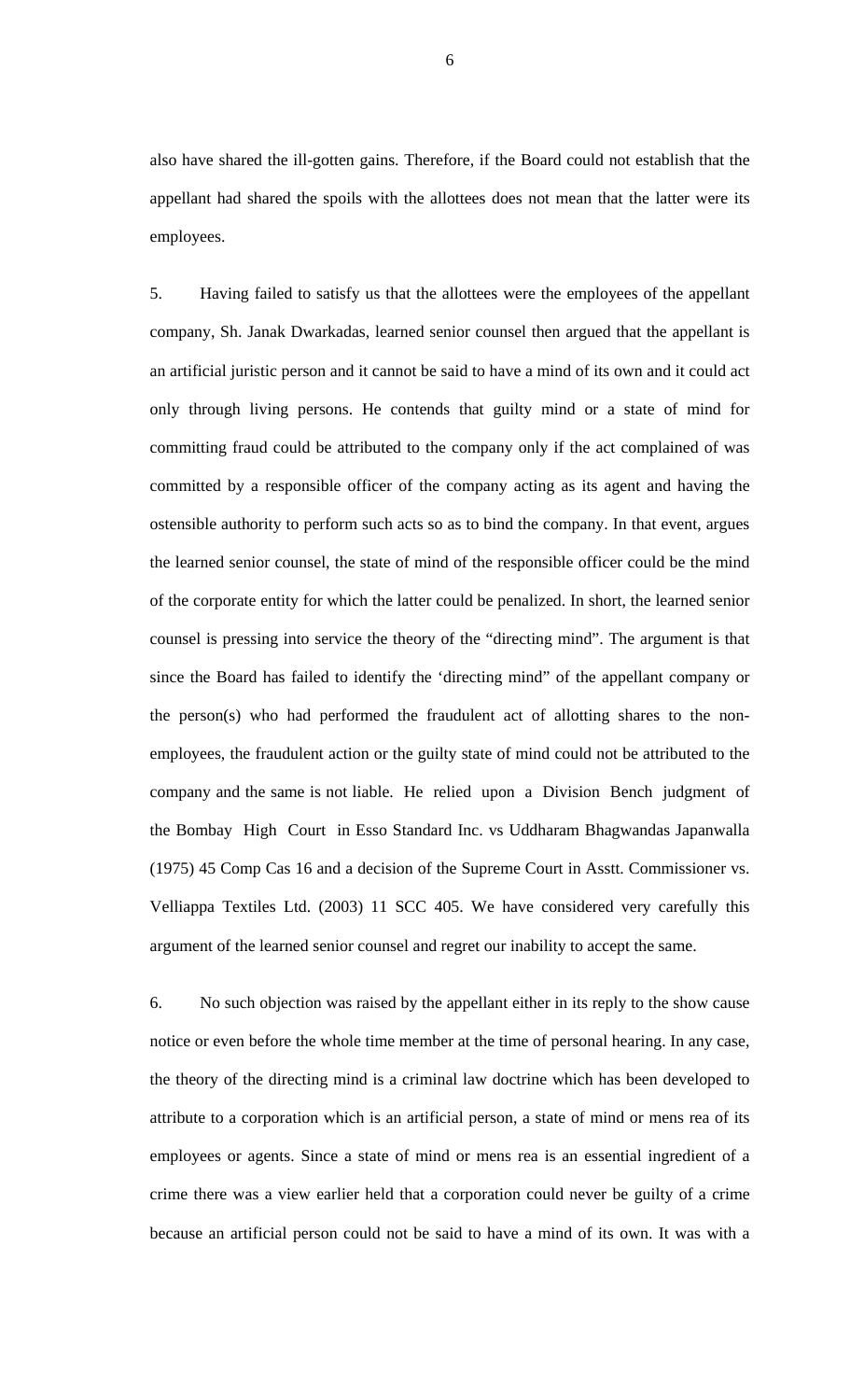view to prevent the escapement of the corporate entity from criminal liability that the law came to be evolved that a company could be prosecuted for the acts done by its responsible officers. The theory of the directing mind developed over the years to hold that the state of mind or mens rea of a responsible officer or agent of a corporation could be imputed to the corporation itself provided that such officer or agent was so placed and empowered that he could be held to be 'the directing mind' of the corporation. In other words, it is not the state of mind of every employee that could be attributed to the corporation. Only such officers of the company who are acting as its agents and have the ostensible authority to perform such acts so as to bind the company could be said to be its directing mind. It is only then that their state of mind could be attributed to the corporation to hold it liable because they act as the company and not for the company. As already observed, this theory of the directing mind was evolved to attribute and impute criminal liability to a corporation. This is what has been held by the Supreme Court in Standard Chartered Bank and others vs. Directorate of Enforcement and others (2005) 4 SCC 530. This is also the ratio of the cases cited by the learned senior counsel for the appellant.

7. This theory can have no application to the facts of the present case where civil action has been taken against the appellant for the wrong that it has committed. There is no denying the fact that the present proceedings were initiated against the appellant company under Section 11B of the Act for imposing civil penalties and the enquiry that was conducted by the Board is of a civil nature. It is by now well settled that civil action could be taken against a delinquent even for a criminal act. It is trite law that proceedings initiated by the Board against a delinquent under the provisions of the Act are civil in nature and mens rea or criminal intent is not an essential element for imposing penalties for breach of civil obligations. A Division Bench of the Bombay High Court in SEBI vs. Cabot International Capital Corporation [2004] 51 SCL 307 while dealing with the provisions of the Act took the same view when it made the following observations:

"25. Thus, the following extracted principles are summarized.

(A) Mens rea is an essential or sine qua non for criminal offence.

7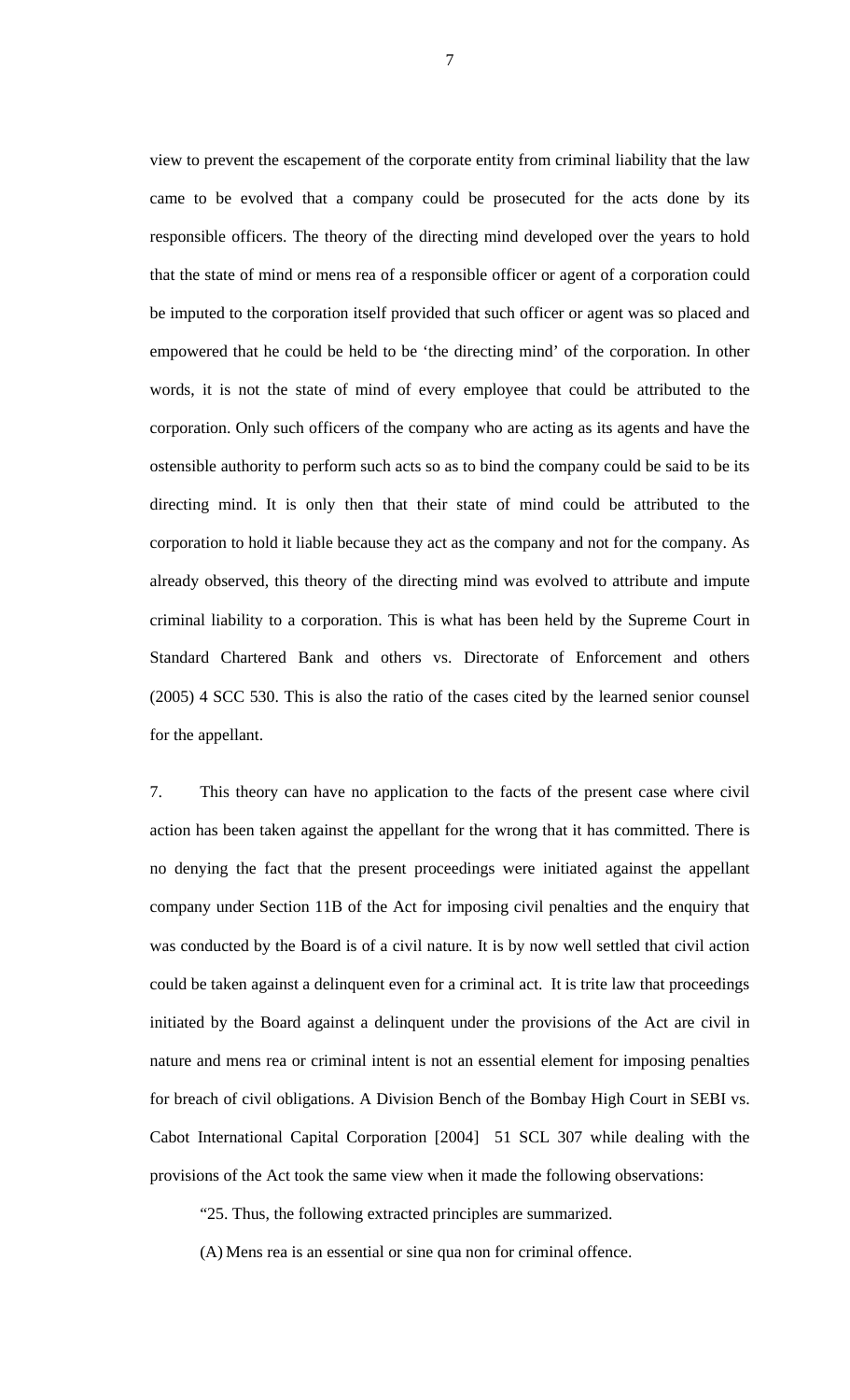- (B) Strait jacket formula of mens rea cannot be blindly followed in each and every case. Scheme of particular statute may be diluted in a given case.
- (C) If, from the scheme, object and words used in the statute, it appears that the proceedings for imposition of the penalty are adjudicatory in nature, in contradistinction to criminal or quasi criminal proceedings, the determination is of the breach of the civil obligation by the offender. The word "penalty" by itself will not be determinative to conclude the nature of proceedings being criminal or quasi-criminal. The relevant considerations being the nature of the functions being discharged by the authority and the determination of the liability of the contravenor and the delinquency.
- (D) Mens rea is not essential element for imposing penalty for breach of civil obligations or liabilities.
- (E) There can be two distinct liabilities, civil and criminal, under same act.
- (F) Even the administrative authority empowered by the Act to adjudicate have to act judicially and follow the principles of natural justice, to the extent applicable.
- (G) Though looking to the provisions of the statute, the delinquency of the defaulter may itself expose him to the penalty provision yet despite, that in the statute minimum penalty is prescribed, the authority may refuse to impose penalty for justifiable reasons like the default occurred due to bona fide belief that he was not liable to act in the manner prescribed by the statute or there was too technical or venial breach, etc.

26 to 29. ……………………………………………….

30. The SEBI Act and the Regulations, are intended to regulate the Security Market and the related aspects, the imposition of penalty, in the given, facts and circumstances of the case, cannot be tested on the ground of "no mens rea, no penalty". For breaches of provisions of SEBI Act and Regulations, according to us, which are civil in nature, mens rea is not essential. On particular facts and circumstances of the case, proper exercise or judicial discretion is a must, but not on a foundation that mens rea is an essential to impose penalty in each and every breach of provisions of the SEBI Act.

31. …………………………………………..

32. However, we are not in agreement with the Appellate Authority in respect of the reasoning given in regard to the necessity of mens rea being essential for imposing the penalty. According to us, mens rea is not essential for imposing civil penalties under the SEBI Act and Regulations."

This judgment of the High Court and the observations referred to above have since been

approved by the Supreme Court in Chairman, SEBI vs. Shriram Mutual Fund and another

(2006)5 SCC 361 and this is what their Lordships have held:

 "In our considered opinion, penalty is attracted as soon as the contravention of the statutory obligation as contemplated by the Act and the Regulations is established and hence the intention of the parties committing such violation becomes wholly irrelevant. A breach of civil obligation which attracts penalty in the nature of fine under the provisions of the Act and the Regulations would immediately attract the levy of penalty irrespective of the fact whether contravention must be made by the defaulter with guilty intention or not. We also further held that unless the language of the statute indicates the need to establish the presence of mens rea, it is wholly unnecessary to ascertain whether such a violation was intentional or not."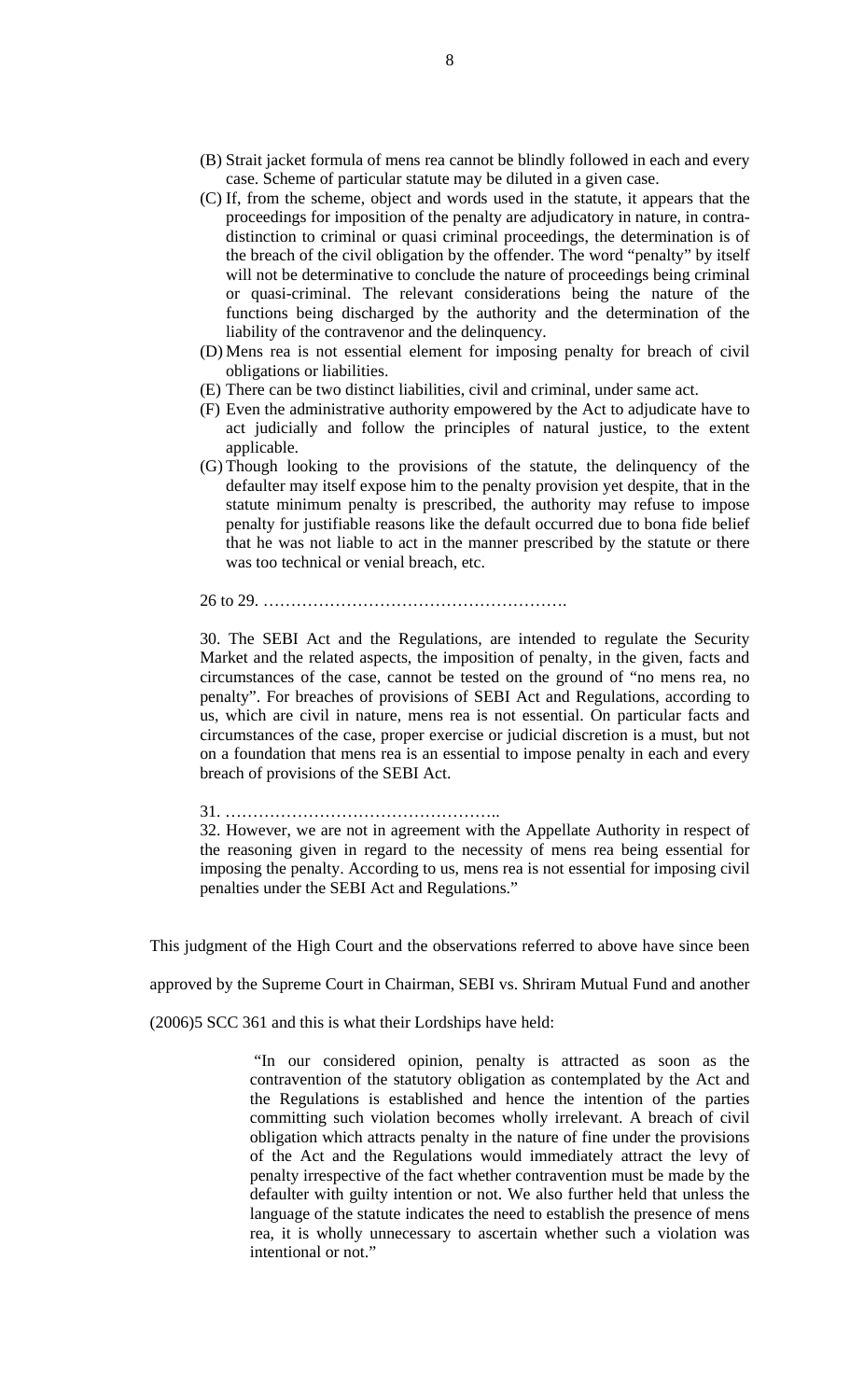Even though the judgment of the Supreme Court in Shriram Mutual Fund's case (supra) was dealing with chapter VIA of the Act, the ratio laid down and the observations made therein apply to the all the provisions of the Act and the Regulations. Section 24 of the Act makes the contravention of any of its provisions or the Regulations a criminal offence also and the wrong doer could be punished by the criminal court as well.

8. There is yet another reason why the theory of the 'directing mind' will not apply to the case before us. This theory or any other doctrine by which liability is sought to be imposed vicariously upon a corporation for the acts done by its employees would apply only when the corporation disapproves of or disassociates itself from the action in question or contends that the acts of its employees were unauthorized and did not bind the corporation. In the present case the appellant company has categorically, repeatedly and unequivocally owned up the acts of its employees and is continuing to defend the employment of the seven individuals to whom the shares had been allotted under the employee category. In these circumstances, the doctrine of the directing mind cannot be invoked even if, for the sake of argument, we assume that this doctrine is also applicable to civil proceedings.

9. We may now deal with Regulations 3(b) and 3(c) of the Regulations for the violation of which the impugned action has been taken against the appellant. It is necessary to refer to these provisions which read as under:

"Prohibition of certain dealings in securities

- 3. No person shall directly or indirectly
	- (a) ………………………….
	- (b) use or employ, in connection with issue, purchase or sale of any security listed or proposed to be listed in a recognized stock exchange, any manipulative or deceptive device or contrivance in contravention of the provisions of the Act or the rules or the regulations made thereunder;
	- (c) employ any device, scheme or artifice to defraud in connection with dealings in or issue of securities which are listed or proposed to be listed on a recognized stock exchange;

(d)………………………………………….."

A bare reading of Regulation 3(b) would make it clear that it does not import any concept of fraud at all and the words "any manipulative or deceptive device or contrivance" do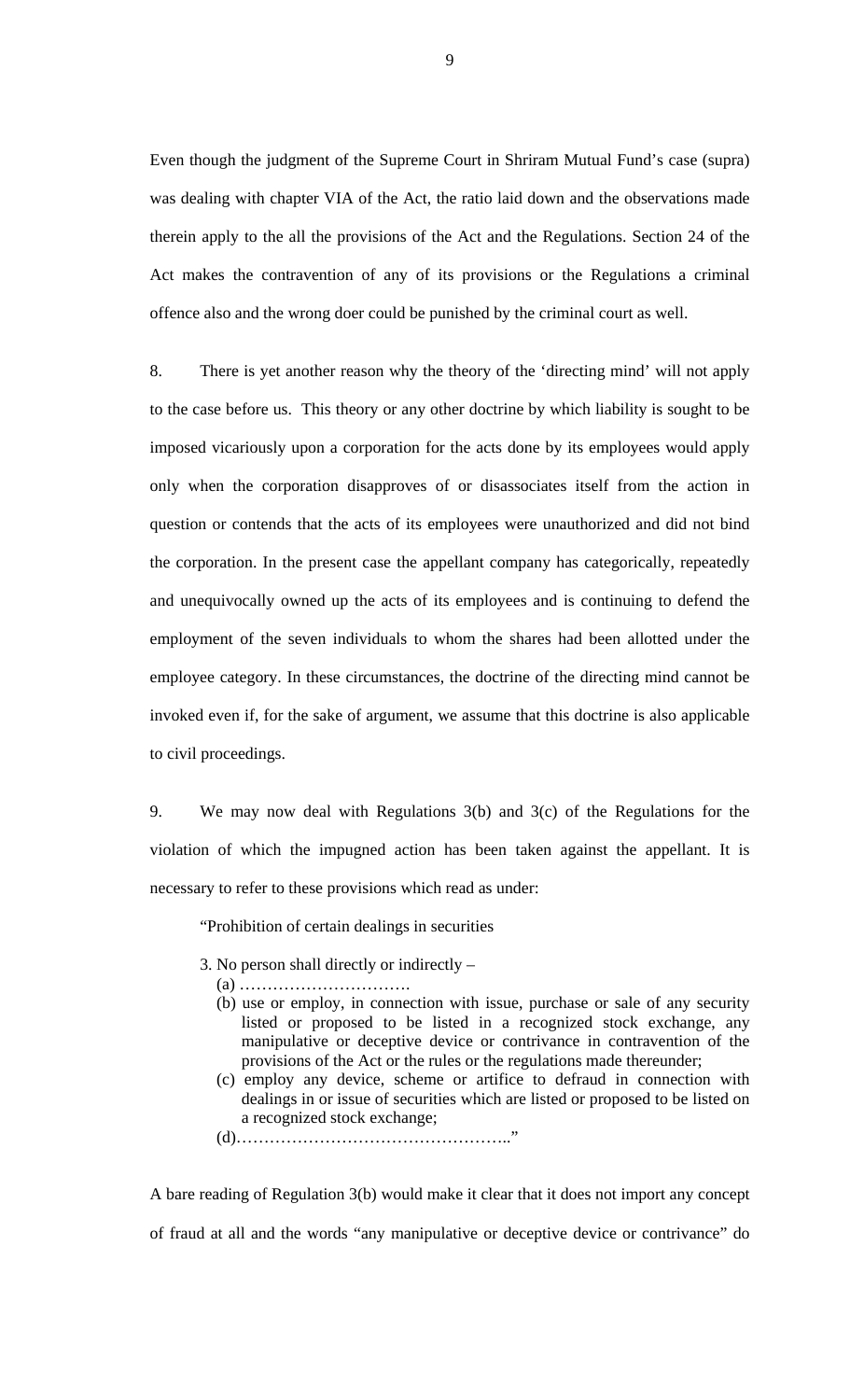not require any state of mind. As long as the device or contrivance is manipulative in itself, no further state of mind or intention is required. Regulation 3(c), on the other hand, imports the concept of fraud but fraud as defined in Regulation 2(1)(c) of the Regulations which is reproduced hereunder for facility of reference:

"2. (1) In these regulations, unless the context otherwise requires,-

- (a) ……………………………………..
- (b) ……………………………………………………
- (c) "fraud" includes any act, expression, omission or concealment committed whether in a deceitful manner or not by a person or by any other person with his connivance or by his agent while dealing in securities in order to induce another person or his agent to deal in securities, whether or not there is any wrongful gain or avoidance of any loss, and shall also include-
	- (1) a knowing misrepresentation of the truth or concealment of material fact in order that another person may act to his detriment;
	- (2) a suggestion as to a fact which is not true by one who does not believe it to be true;
	- (3) an active concealment of a fact by a person having knowledge or belief of the fact;
	- (4) a promise made without any intention of performing it;
	- (5) a representation made in a reckless and careless manner whether it be true or false;
	- (6) any such act or omission as any other law specifically declares to be fraudulent;
	- (7) deceptive behaviour by a person depriving another of informed consent or full participation;
	- (8) a false statement made without reasonable ground for believing it to be true;
	- (9) the act of an issuer of securities giving out misinformation that affects the market price of the security, resulting in investors being effectively misled even though they did not rely on the statement itself or anything derived from it other than the market price.

And "fraudulent" shall be construed accordingly;

……………………………………………………………….."

It is clear from this definition that any act, omission or concealment to be a fraud within the meaning of the Regulations need not be committed in a deceitful manner. The words "whether in a deceitful manner or not" are significant and clearly indicate that intention to deceive is not an essential requirement of the definition of fraud as given in the Regulations. In other words, mens rea or criminal intent is not an essential ingredient to establish fraud. Even making a false statement without believing it to be true is by itself an act of fraud. In the circumstances, it was not necessary for the Board to allege and/or establish that the action in question of the appellant company was with a fraudulent intent. It is liable on the principle of strict liability. The conduct of the appellant in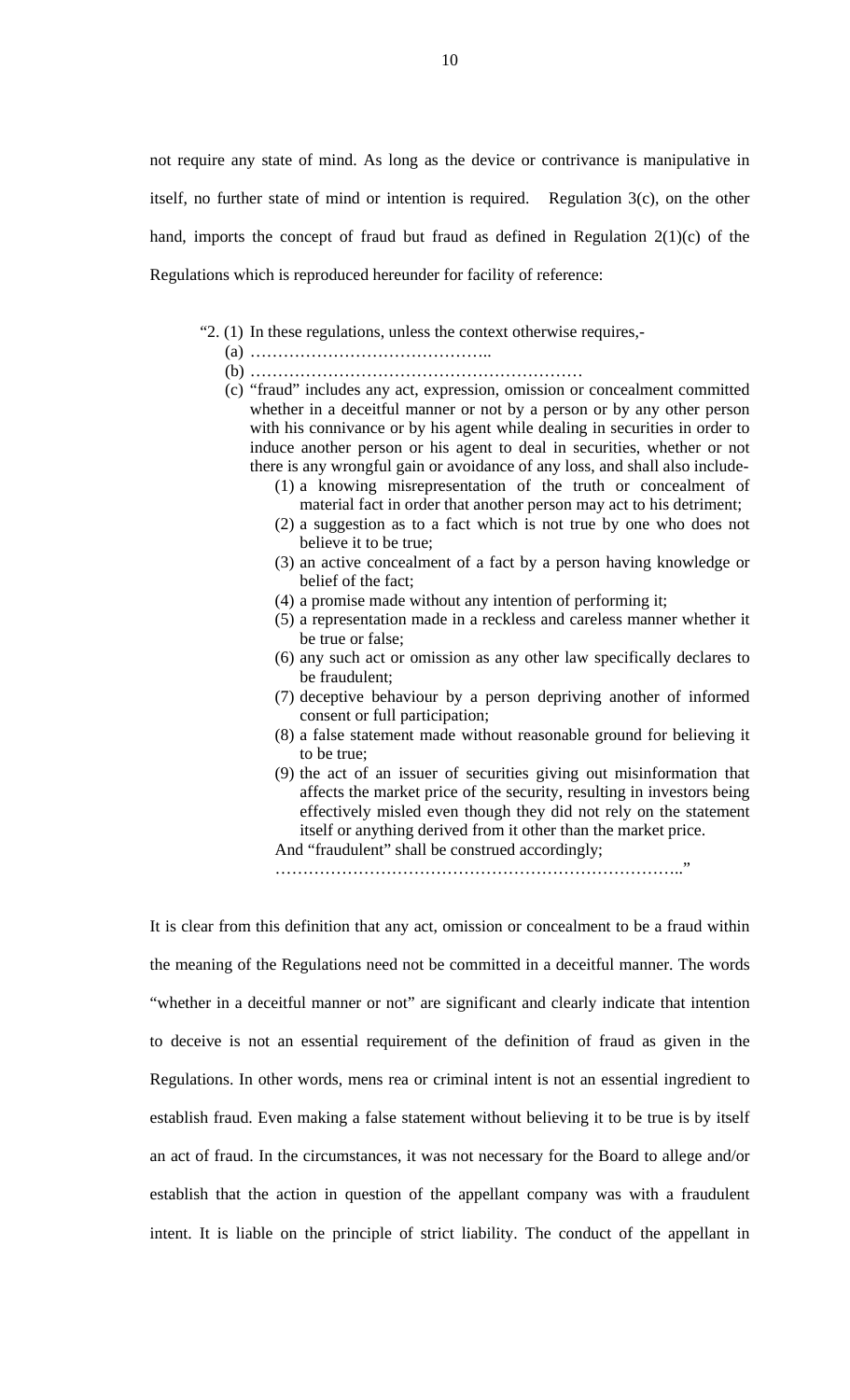allotting shares to those who were not its employees squarely falls within the prohibition contained in Regulations 3(b) and 3(c) of the Regulations and no fault can be found with the findings recorded by the wholetime member in this regard. In this view of the matter, we are unable to agree with the learned senior counsel for the appellant that the definition of fraud requires any state of mind to commit the prohibited act.

10. Before concluding, we may dispose of two Misc. Applications no. 98 of 2009 and 11 of 2010. The first application was filed by the appellant company soon after the filing of the appeal whereas the other application was filed by three shareholders who wanted to intervene in the matter. As regards the application filed by the company, it is stated that the appellant has investments in various companies as a part of its investment portfolio and one such company is Pyramid Saimira Production International Limited (PSPIL) which is an unlisted subsidiary company of the appellant. It holds 99,20,488 shares of PSPIL and wants to transfer these shares to its shareholders without consideration. In other words, the appellant company wants to disinvest a sizeable part of its portfolio. The prayer made in the application is that this Tribunal should hold that the aforesaid disinvestment by the appellant company is not barred / restricted by the impugned order. We are unable to grant this prayer. For the reprehensible conduct of the appellant, it has, by the impugned order, been restrained from "dealing in securities in any manner whatsoever or accessing the securities market directly or indirectly for a period of 7 years". Transfer of PSPIL shares by the appellant to its shareholders would tantamount to "dealing in securities" and, therefore, in view of the bar contained in the impugned order, it cannot be allowed to do so since we are upholding that order.

11. The other application filed by the three shareholders need not detain us for long. It was filed at the closing stage of the arguments and that too in court. This application deserves to be rejected because it appears to us to be motivated. The applicants in the garb of protecting the shareholders' interests are in fact wanting to protect the appellant company. The three applicants acquired shares in the years 2008 and 2009 in the secondary market by which time the Board had almost completed its investigations into